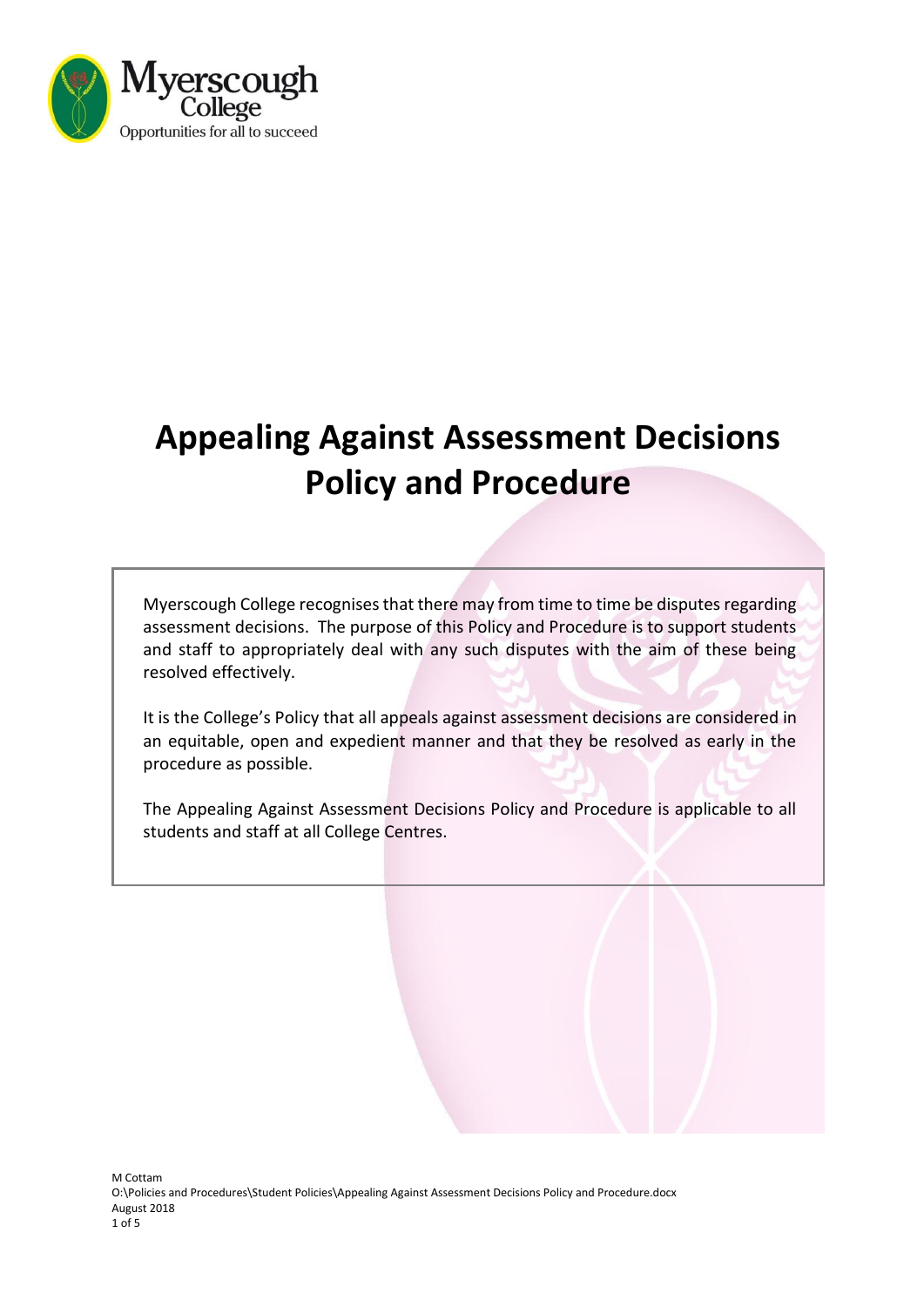## **Procedure**

To be the subject of an appeal, the assessment must appear on the formal assessment strategy for the module, unit or course.

### **1. Higher Education**

For all appeals relating to higher education assessment decisions, the Academic Appeals Procedure and academic regulations of the validating University are followed.

The University procedures for appeals against assessment decisions are located on the Taught programmes policies and regulations pages of the UCLan website. Specific reference points are the UCLan Academic regulations, section I: Appeals against Assessment Board Decisions and the UCLan Assessment Handbook, section 7: Appeals against Assessment Board Decisions for Taught Programmes.

In addition to the above, information for higher education students regarding appeals processes is published in Student Handbooks.

**First Stage Appeal:** In the first instance, applications from higher education students for appeals against assessment board decisions must be lodged with the Assistant Principal Higher Education at the College within 10 working days of the official notification of results. The first stage appeal will be considered by the Assistant Principal Higher Education at the College (or their nominee) as detailed in the UCLan Academic Appeals Procedure.

**Second Stage Appeal:** If the appeal is not satisfactorily resolved at the first stage, higher education students may request a second stage review. The second stage appeal will then be considered by the University as detailed in the UCLan Academic Appeals Procedure.

**Independent Review:** Where the College and the University appeals procedures have been completed, the student will be issued with a Completion of Procedures letter advising of their entitlement of request for review by the Office of the Independent Adjudicator for Higher Education (OIA) as detailed in the UCLan Academic Appeals Procedure.

### **2. Further Education**

### **2.1 Stage 1**

If a Further Education student wishes to make an appeal relating to an assessment, the matter should be raised initially with the relevant Assessor. The appeal should be raised orally in the first instance. This must be done within five working days of notification of the assessment decision.

The Assessor will attempt to resolve the complaint informally. He/she shall enquire into the appeal and will discuss it with the complainant, consider the information provided and advise the complainant of the decision. The decision will normally be communicated to the complainant orally, within five working days of the appeal being raised.

If, upon receipt of the decision, the complainant is still dissatisfied with the decision, he/she may progress the appeal to Stage Two.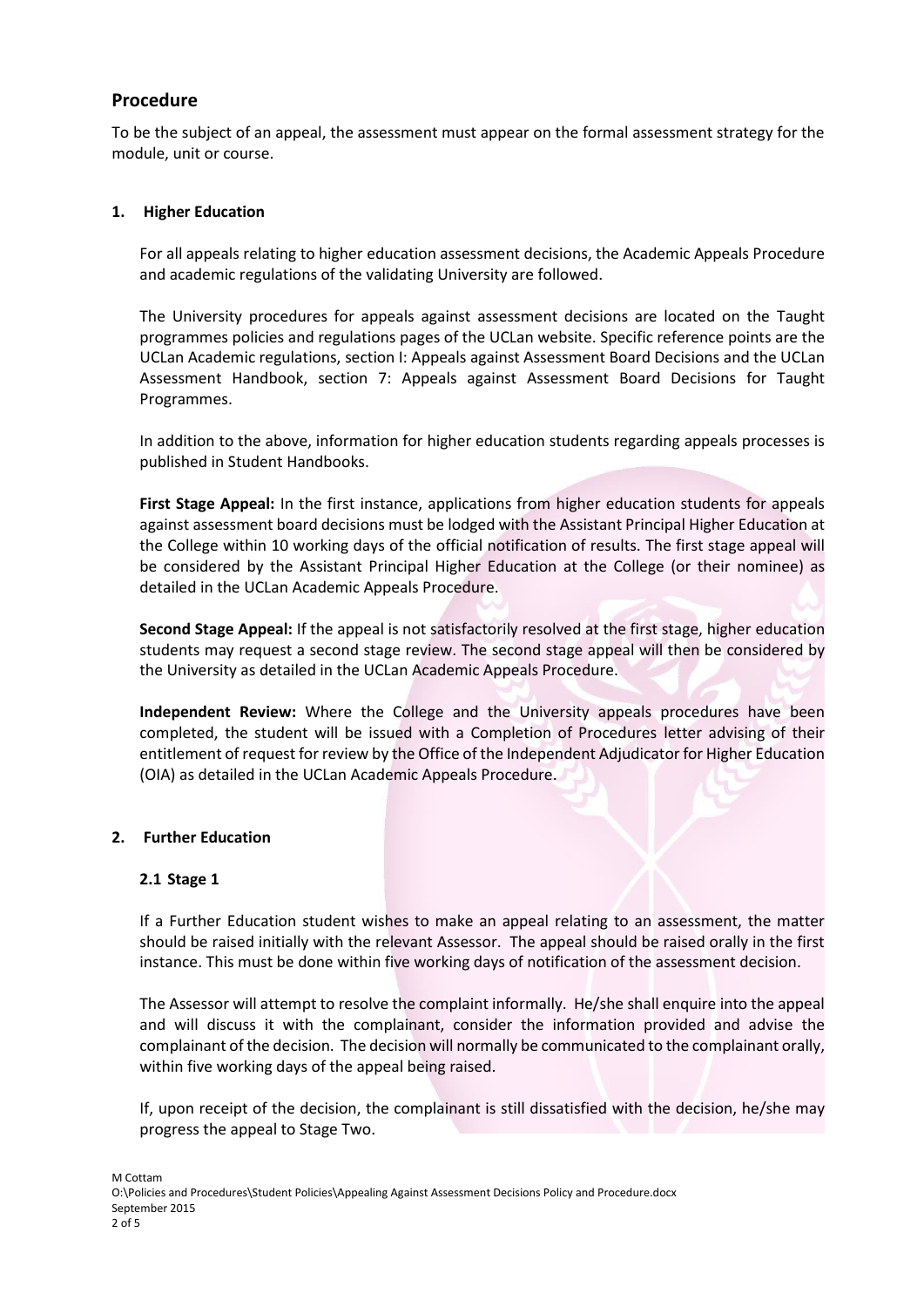All appeals must be made within five working days of the assessment feedback.

## **2.2 Stage 2**

If the appeal has not been resolved at Stage One, the complainant may refer the appeal to the relevant Internal Verifier by completing the Stage Two Appeals Form. The complainant must complete the form by providing full details of the complaint and should address it to the Internal Verifier (this information can be obtained via the Assistant Head of Department). This must be done within five working days of the end of Stage One.

The Internal Verifier will review the assessment decision with the Assessor, the Course Tutor, the Head/Assistant Head of Area and/or the External Verifier, as necessary.

The Internal Verifier will consider all the matters pertaining to the assessment and determine the outcome, usually within 20 working days of receipt of the Stage Two appeal. The result of the appeal will be communicated to all parties by completing the appeals form and copying it to all parties concerned.

### **2.3 Stage 3**

If the complaint is not resolved to the satisfaction of the student at Stage Two, the appeal will be referred to the Assistant Principal FE through the Internal Verifier and via the Curriculum Administration Supervisor who will update the student record. This must be done within five working days of the end of Stage Two.

The Assistant Principal FE will consider the appeal with the Internal Verifier and a nominated technical expert and will be supplied with all the documentation submitted in relation to the earlier stages of the procedure.

The Assistant Principal FE will determine the assessment decision. Such decision will be final and will be communicated to all parties in writing. This will usually be within 20 days from receipt of the Stage Three appeal. The decision will then be binding.

### **Notes:**

The procedure may, by agreement of the parties concerned, be used for settling a common appeal where more than one individual has the same complaint.

### **Documents associated with is Document**

QAA UK Quality Code for Higher Education UCLan Academic Appeals Procedure UCLan Academic Regulations UCLan Assessment Handbook Stage Two Appeals Form (Further Education)

### **Appendices**

Appendix 1 – Stage Two Appeals Form (Further Education)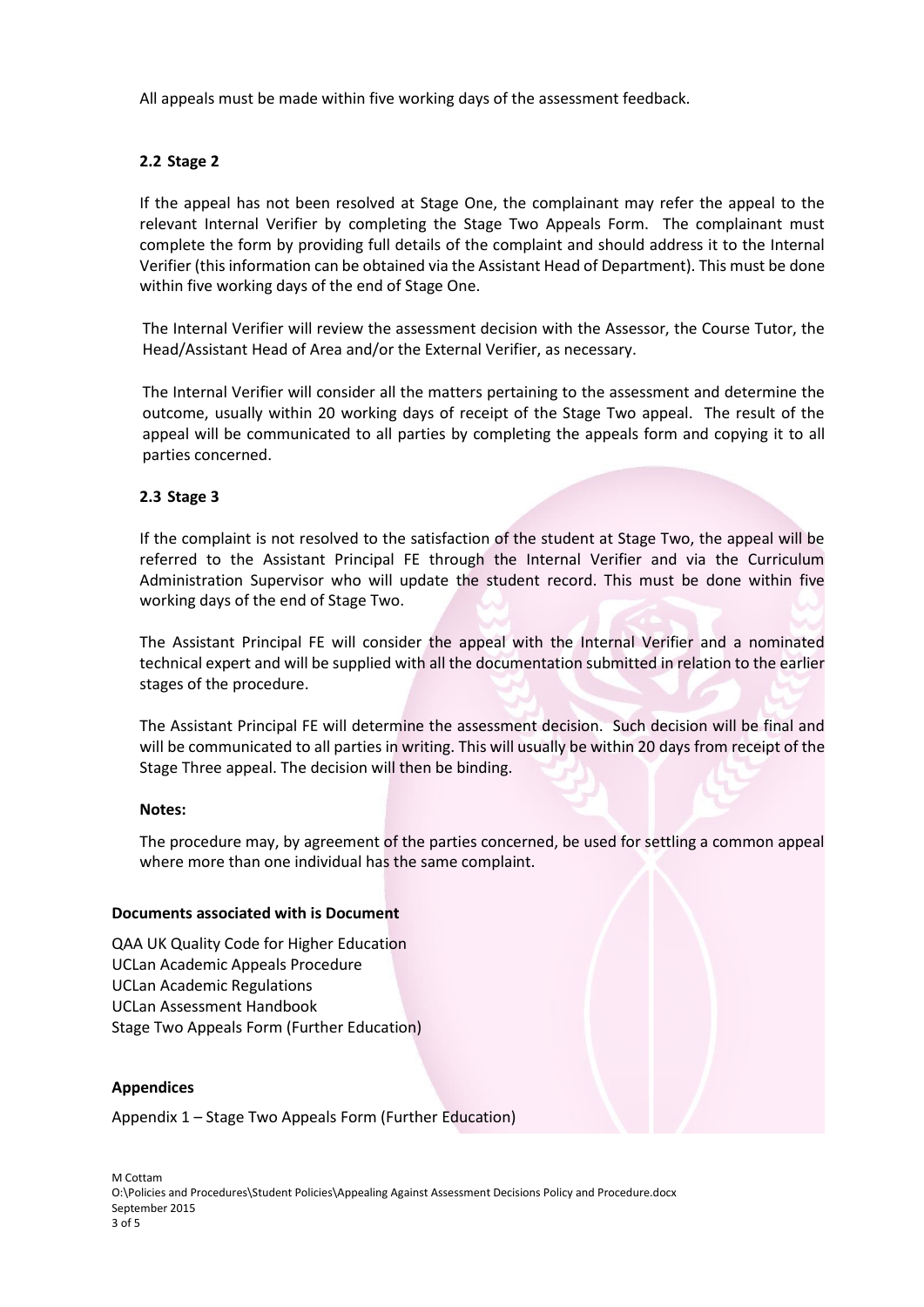

**Appendix 1**

## **STAGE TWO APPEALS FORM (Further Education)**

| <b>Name of Student:</b>       |  |
|-------------------------------|--|
| Date:                         |  |
| Course:                       |  |
| <b>Module Code:</b>           |  |
| <b>Assessment Title/Code:</b> |  |
| Assessor:                     |  |
| <b>Internal Verifier:</b>     |  |

### **Details of Appeal:**



Internal Verifier Signature: <u>Date:</u> Date:

M Cottam O:\Policies and Procedures\Student Policies\Appealing Against Assessment Decisions Policy and Procedure.docx September 2015 4 of 5